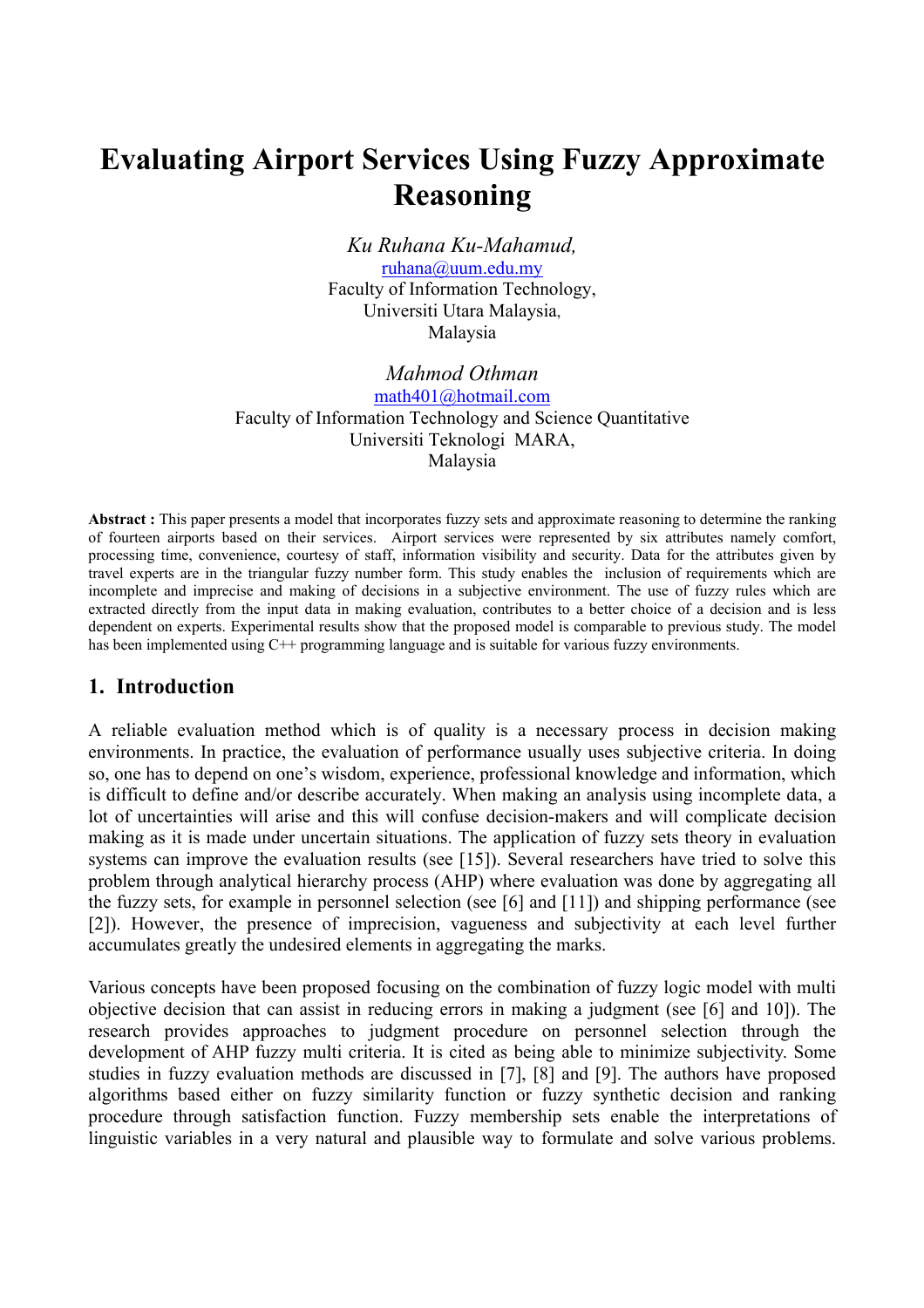However, expressing the linguistic variable using the singleton fuzzy sets could result in the loss of much important information and would additionally complicate the course of action. Although many evaluation methods for selecting or ranking have been suggested in the literature, there is so far no method which can give a satisfactory solution to every situation.

In this paper, a model that incorporates fuzzy sets and approximate reasoning is used to determine the ranking of the airports based on their services.

## **2. Case Background**

This study has adopted the data used in a study done by [14] on fourteen Asia-Pacific international airports. Airport services were represented by six attributes namely the comfort, processing time, convenience, courtesy of staff, information visibility and security as depicted in Table 1.

**Table 1:** Service Attributes Attributes Attributes Attributes Attributes Attributes Attributes Attributes Attributes Attributes Attributes Attributes Attributes Attributes Attributes Attributes Attributes Attributes Attri

| <b>Table 1. Service Autibules</b> |                                                                                                                                     |  |  |  |  |  |
|-----------------------------------|-------------------------------------------------------------------------------------------------------------------------------------|--|--|--|--|--|
| <b>Service Attribute</b>          | <b>Performance Measure</b>                                                                                                          |  |  |  |  |  |
| Comfort $(C_1)$                   | Cleanliness, lighting and congestion level of waiting areas/lounges,<br>and ambience of the airport as a whole                      |  |  |  |  |  |
| Processing time $(C_2)$           | Total time required for immigration processing, customs inspection,<br>and luggage claiming                                         |  |  |  |  |  |
| Convenience $(C_3)$               | Availability/accessibility of washrooms, shops, restaurants, money<br>exchange, cash machines, luggage carts, and rental facilities |  |  |  |  |  |
| Courtesy of staff $(C_4)$         | Helpfulness, friendliness and courtesy of airport staff                                                                             |  |  |  |  |  |
| Information visibility $(C_5)$    | Clearness and/or frequency of information display for flights,<br>airport facilities, and signposting                               |  |  |  |  |  |
| Security $(C_6)$                  | Sense of security about airport safety measures and security<br>facilities                                                          |  |  |  |  |  |

The fourteen airports indicate by their codes are listed in Table 2 together with the average fuzzy performance ratings, in fuzzy triangular form, given by travel experts. The data are the average performance rating and the values are in the range 0 to 100, represented as a triangular fuzzy number that can be defined as a triplet  $(a_1, a_2, a_3)$ , individually.

|            | <b>TWORE.</b> I CHOHIMRO RUGHED TROCOCCO $\theta$ THRICH EXPORTS |              |                |              |              |              |  |  |  |  |
|------------|------------------------------------------------------------------|--------------|----------------|--------------|--------------|--------------|--|--|--|--|
| Airport    |                                                                  | C,           | $\mathbf{C}_3$ |              |              | $C_6$        |  |  |  |  |
| BKK        | (50, 60, 68)                                                     | (51, 60, 68) | (59, 68, 76)   | (33, 48, 65) | (45, 55, 64) | (50, 62, 70) |  |  |  |  |
| CGK        | (42, 56, 67)                                                     | (41, 55, 71) | (56, 65, 74)   | (48, 56, 64) | (61, 68, 78) | (30, 40, 53) |  |  |  |  |
| HKG        | (48, 65, 74)                                                     | (65, 74, 82) | (63, 74, 82)   | (55, 65, 75) | (48, 57, 66) | (71, 82, 88) |  |  |  |  |
| KIX        | (54, 63, 72)                                                     | (58, 71, 78) | (62, 73, 78)   | (71, 81, 87) | (62, 77, 85) | (61, 69, 77) |  |  |  |  |
| KUL        | (52, 65, 80)                                                     | (59, 64, 72) | (62, 71, 81)   | (65, 74, 85) | (49, 58, 67) | (63, 73, 85) |  |  |  |  |
| MEL        | (47, 55, 68)                                                     | (60, 70, 73) | (60, 69, 78)   | (68, 78, 88) | (50, 65, 78) | (61, 82, 86) |  |  |  |  |
| MNL        | (32, 40, 51)                                                     | (40, 51, 61) | (41, 52, 61)   | (30, 40, 53) | (34, 44, 58) | (32, 45, 54) |  |  |  |  |
|            |                                                                  |              |                |              |              |              |  |  |  |  |
|            |                                                                  |              |                |              |              |              |  |  |  |  |
| <b>TPE</b> | (52, 62, 70)                                                     | (53, 64, 73) | (56, 66, 76)   | (51, 59, 67) | (64, 75, 91) | (60, 70, 80) |  |  |  |  |

**Table 2**: Performance Ratings Assessed by Travel Experts

## **3. Proposed Fuzzy Evaluation Model**

There are 9 steps in the proposed model for evaluating the service performance of the airports. The first step is to transform the input data into membership set score. The grade mid-point & mid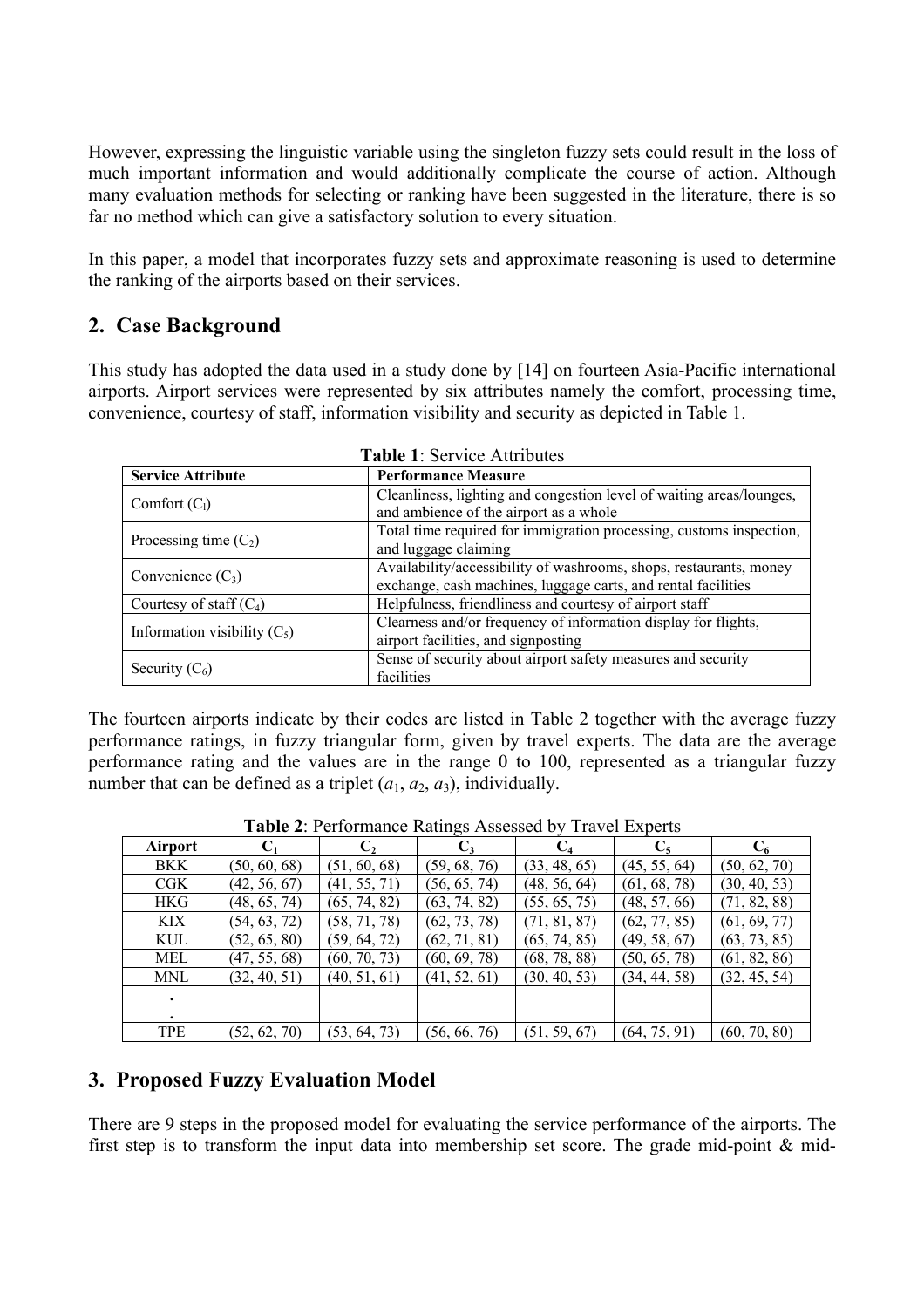interval marks are then identified followed by the determination of the fuzzy membership set and fuzzy set grade. Calculation of the similarity value is taken in the fifth step and this is followed by the calculation of the normalized synthetic score value. The last three steps in this proposed model deal with the evaluation of attribute rule value and appraisal product value followed by the calculation of the satisfaction value. The ranking of the airport services is based on the obtained satisfaction value where the biggest value would indicate the best service airport.

In this section, data from previous study by [14] is used to illustrate how the ranking of the airport services is obtained by the proposed model. Results of the transformation of the input into membership set score for service attribute  $C_1$  of each airport are shown in Table 3.

|            |          | $C_1$    |          |          |          |          |          |                |          |          |          |
|------------|----------|----------|----------|----------|----------|----------|----------|----------------|----------|----------|----------|
| Airport 0  |          | 10       | 20       | 30       | 40       | 50       | 60       | 70             | 80       | 90       | 100      |
| BKK        | $\theta$ | $\theta$ | $\theta$ | $\theta$ | $\theta$ | $\theta$ | 1.00     | $\theta$       | $\theta$ | $\theta$ | 0        |
| <b>CGK</b> | $\theta$ | $\theta$ | $\theta$ | $\theta$ | $\theta$ | 0.57     | 0.64     | $\theta$       | $\theta$ | $\theta$ | 0        |
| <b>HKG</b> | $\theta$ | $\theta$ | $\theta$ | $\theta$ | $\theta$ | 0.12     | 0.71     | 0.44           | $\theta$ | $\theta$ | $\theta$ |
| KIX        | $\theta$ | $\theta$ | $\theta$ | $\theta$ | $\theta$ | $\theta$ | 0.67     | 0.22           | $\theta$ | $\theta$ | $\theta$ |
| KUL        | $\theta$ | $\theta$ | $\theta$ | $\theta$ | $\theta$ | $\theta$ | 0.62     | 0.62           | $\theta$ | $\theta$ | $\theta$ |
| MEL        | $\theta$ | $\theta$ | $\theta$ | $\theta$ | $\theta$ | 0.38     | 0.62     | $\theta$       | $\theta$ | $\theta$ | $\theta$ |
| MNL        | $\theta$ | $\theta$ | $\theta$ | $\theta$ | 1.00     | 0.10     | $\theta$ | $\overline{0}$ | $\theta$ | $\theta$ | $\theta$ |
| ٠          |          |          |          |          |          |          |          |                |          |          |          |
| ٠          |          |          |          |          |          |          |          |                |          |          |          |
| TPE        | 0        | 0        | 0        | $\theta$ | $\theta$ | $\theta$ | 0.80     | $\theta$       | $\theta$ | 0        | 0        |

**Table 3**: Membership Set Score for C1

Grade was used to feed the model with knowledge. In this study, grades are represented by the letters "A", "B", "C", "D" and "E". The mid-point and mid-intervals for each grade are determined as illustrated in Table 4. This notion of mid-point for the range is introduced by [12]. The construction of the fuzzy membership set is undertaken in the third step as shown in Table 5 where each row represents a fuzzy membership set. The standard grade fuzzy set is then defined, as practiced by [1] as shown in Table 6.

|             |                |                  | abic 4. Onago iyini 1 olin alig iyini muci var iyigi |
|-------------|----------------|------------------|------------------------------------------------------|
| Grade       | Range          | <b>Mid-Point</b> | Mid-Interval                                         |
| A           | $90.0 - 100.0$ | 95.0             | 92.5, 97.5                                           |
| B           | $70.0 - 90.0$  | 80.0             | 75.0, 85.0                                           |
| $\mathbf C$ | $50.0 - 70.0$  | 60.0             | 55.0, 65.0                                           |
| D           | $30.0 - 50.0$  | 40.0             | 35.0, 45.0                                           |
| E           | $00.0 - 30.0$  | 15.0             | 7.5, 22.5                                            |

**Table 4**: Grade Mid-Point and Mid-Interval Mark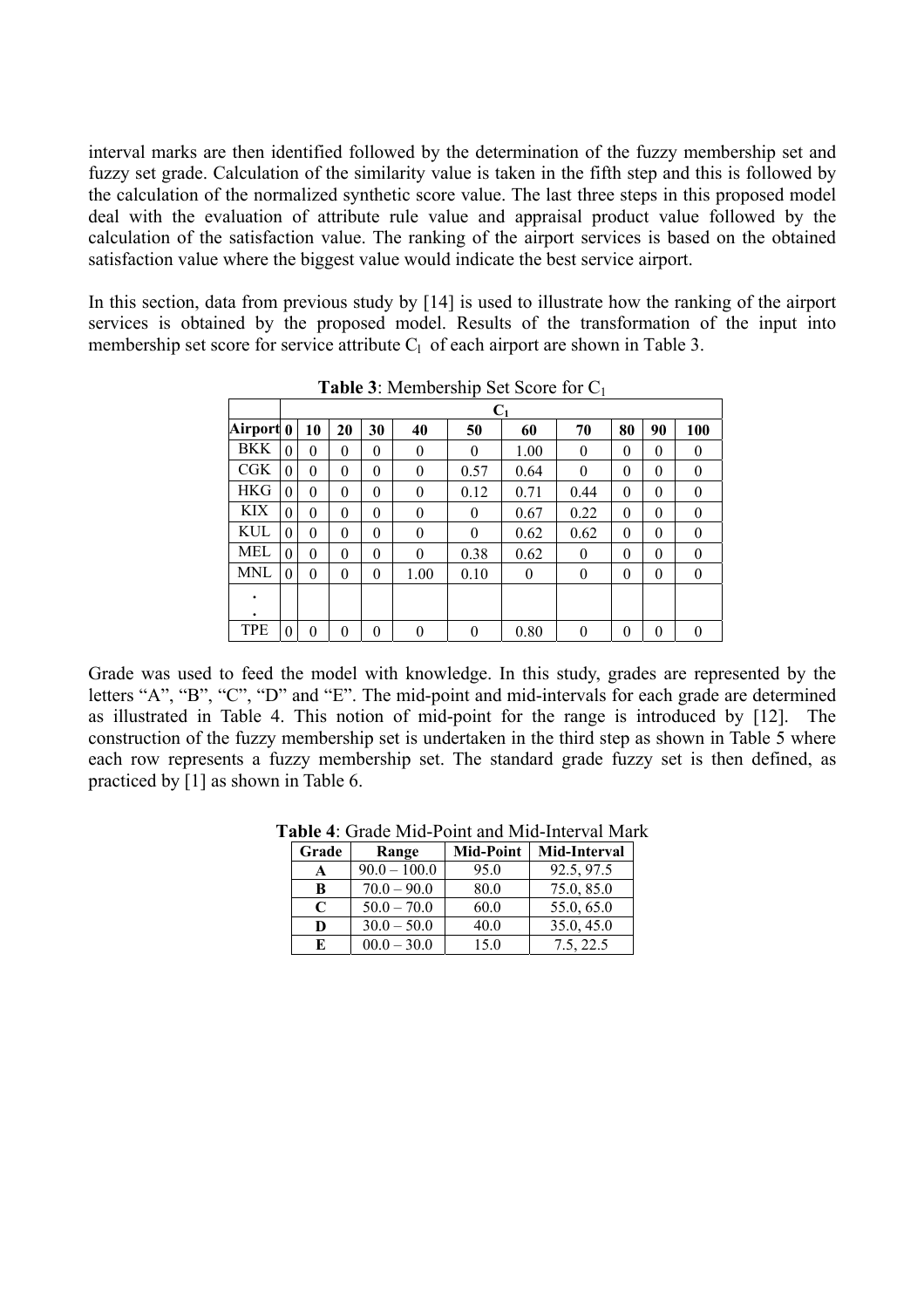| Airport    |        |  |  | $C_1$ |  |  |                                                                                                                        |
|------------|--------|--|--|-------|--|--|------------------------------------------------------------------------------------------------------------------------|
| <b>BKK</b> | 0.00/0 |  |  |       |  |  | $0.00/10$   $0.00/20$   $0.00/30$   $0.00/40$   $0.00/50$   $1.00/60$   $0.00/70$   $0.00/80$   $0.00/90$   $0.00/100$ |
| CGK        | 0.00/0 |  |  |       |  |  | $0.00/10$   $0.00/20$   $0.00/30$   $0.00/40$   $0.57/50$   $0.64/60$   $0.00/70$   $0.00/80$   $0.00/90$   $0.00/100$ |
| <b>HKG</b> | 0.00/0 |  |  |       |  |  | $0.00/10$   $0.00/20$   $0.00/30$   $0.00/40$   $0.12/50$   $0.71/60$   $0.44/70$   $0.00/80$   $0.00/90$   $0.00/100$ |
| KIX        | 0.00/0 |  |  |       |  |  | $0.00/10$   $0.00/20$   $0.00/30$   $0.00/40$   $0.00/50$   $0.67/60$   $0.22/70$   $0.00/80$   $0.00/90$   $0.00/100$ |
| KUL        | 0.00/0 |  |  |       |  |  | $0.00/10$   $0.00/20$   $0.00/30$   $0.00/40$   $0.00/50$   $0.62/60$   $0.62/70$   $0.00/80$   $0.00/90$   $0.00/100$ |
| MEL        | 0.00/0 |  |  |       |  |  | $0.00/10$   $0.00/20$   $0.00/30$   $0.00/40$   $0.38/50$   $0.62/60$   $0.00/70$   $0.00/80$   $0.00/90$   $0.00/100$ |
| MNL        | 0.00/0 |  |  |       |  |  | $0.00/10$   $0.00/20$   $0.00/30$   $1.00/40$   $0.10/50$   $0.00/60$   $0.00/70$   $0.00/80$   $0.00/90$   $0.00/100$ |
|            |        |  |  |       |  |  |                                                                                                                        |
| ٠          |        |  |  |       |  |  |                                                                                                                        |
| <b>TPE</b> | 0.00/0 |  |  |       |  |  | $0.00/10$   $0.00/20$   $0.00/30$   $0.00/40$   $0.00/50$   $0.80/60$   $0.00/70$   $0.00/80$   $0.00/90$   $0.00/100$ |

**Table 5**: Fuzzy Membership Set of C1

**Table 6:** Grade Fuzzy Set

|               | Grade   Linguistic Variable | <b>Fuzzy Set</b>                         |
|---------------|-----------------------------|------------------------------------------|
| A             | Excellent                   | $\{0, 0, 0, 0, 0, 0, 0.33, 0.67, 1\}$    |
| B             | Very Good                   | $\{0, 0, 0, 0, 0, 0, 0.5, 1, 0.5, 0\}$   |
| $\mathcal{C}$ | Good                        | $\{0, 0, 0, 0, 0, 0.5, 1, 0.5, 0, 0\}$   |
| D             | Satisfactory                | $\{0, 0, 0.5, 1, 0.5, 0, 0, 0, 0\}$      |
| E             | Unsatisfactory              | $\{1, 0.67, 0.33, 0, 0, 0, 0, 0, 0, 0\}$ |

Normalization of the input data which is undertaken in the fifth step involves calculation of the similarity value and determining the grade for each criterion. Similarity value, *S(F,M),* is calculated as follows.

$$
S(F,M) = \frac{\hat{F} \cdot \hat{M}}{\max(\hat{F} \cdot \hat{F}, \hat{M} \cdot \hat{M})},
$$

where  $\hat{F} = (\mu_F(x_1), (\mu_F(x_2), \ldots), \hat{M} = (\mu_M(x_1), (\mu_M(x_2), \ldots)$  are the vectors and  $\hat{M}$  denotes the

transpose vectors grade fuzzy set  $A^T$ ,  $B^T$ ,  $C^T$ ,  $D^T$  and  $E^T$ .  $\hat{F}$  represents the transpose vector of fuzzy set  $f_{ij}$ . Set  $X = (x_1, x_2, ..., x_n)$  represents the set of universe of discourse and  $\cdot \cdot$  is the dot product. The similarity values for airport BKK is presented in Table 7.

| $1$ avit $1.$ Diminum $1.$<br>v aiuv |           |       |      |       |       |      |      |  |  |  |
|--------------------------------------|-----------|-------|------|-------|-------|------|------|--|--|--|
| Airport                              | Grade     | $C_1$ | C,   | $C_3$ | $C_4$ | C,   |      |  |  |  |
| BKK                                  |           |       |      |       |       |      |      |  |  |  |
|                                      | В         | 0.33  | 0.33 | 0.54  | 0.1   | 0.15 | 0.28 |  |  |  |
|                                      | $\subset$ | 0.67  |      | 0.32  | 0.49  | 0.46 | 0.55 |  |  |  |
|                                      | D         |       |      |       | 0.16  |      |      |  |  |  |
|                                      | F         |       |      |       |       |      |      |  |  |  |

**Table 7**: Similarity Value

The maximum similarity value is determined by identifying the maximum of the similarity values in Table 7. Table 8 displayed the maximum similarity value, grade and fuzzy mark for airport BKK. Maximum similarity values of Table 8 are used as input to developed normalized synthetic score value as shown in Table 9.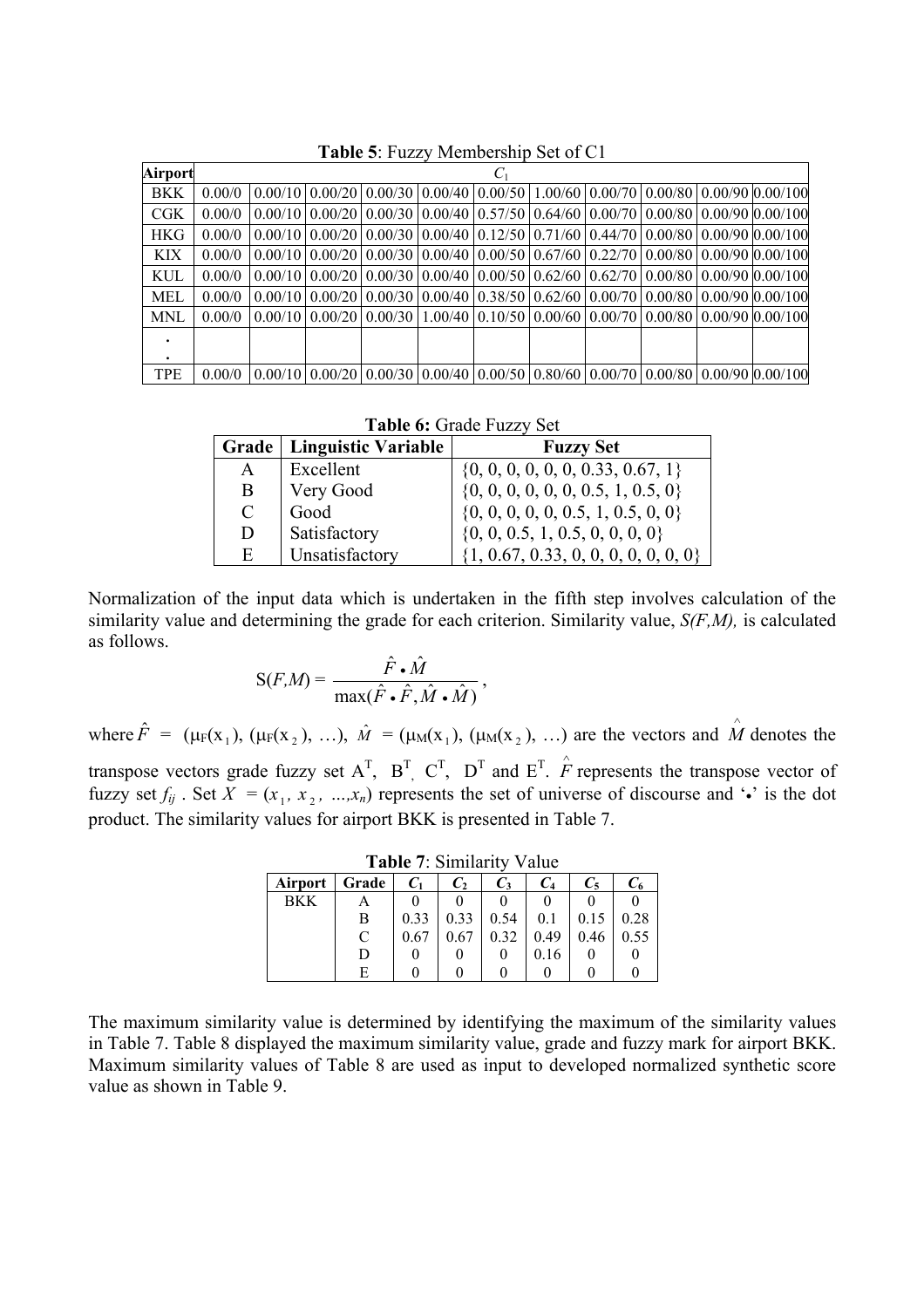| Airport    | <b>Attribute</b> | Max<br>Similarity<br>Value | Grade     | <b>Fuzzy</b><br>Mark |
|------------|------------------|----------------------------|-----------|----------------------|
| <b>BKK</b> | $C_1$            | 0.67                       | C         | 60                   |
|            | $C_2$            | 0.67                       | C         | 60                   |
|            | $C_3$            | 0.54                       | В         | 80                   |
|            | $C_4$            | 0.49                       | C         | 60                   |
|            | $C_5$            | 0.46                       | C         | 65                   |
|            |                  | 0.55                       | $\subset$ | 65                   |

**Table 8**: Maximum Similarity Value

**Table 9**: Normalized Synthetic Score Value

| Airport    | $C_1$ | C <sub>2</sub> | $C_3$ | C <sub>4</sub> | $C_5$ | $C_6$ |
|------------|-------|----------------|-------|----------------|-------|-------|
| <b>BKK</b> | 0.60  | 0.60           | 0.80  | 0.60           | 0.65  | 0.65  |
| $C$ GK     | 0.60  | 0.60           | 0.70  | 0.60           | 0.70  | 0.40  |
| <b>HKG</b> | 0.65  | 0.75           | 0.75  | 0.65           | 0.65  | 0.85  |
| <b>KIX</b> | 0.65  | 0.75           | 0.75  | 0.8            | 0.80  | 0.70  |
| KUL        | 0.65  | 0.70           | 0.75  | 0.80           | 0.60  | 0.75  |
| MEL.       | 0.55  | 0.75           | 0.75  | 0.85           | 0.65  | 0.80  |
| MNL        | 0.40  | 0.50           | 0.55  | 0.40           | 0.45  | 0.45  |
|            |       |                |       |                |       |       |
|            |       |                |       |                |       |       |
| <b>TPE</b> | 0.60  | 0.55           | 0.70  | 0.60           | 0.75  | 0.70  |

The decision criteria,  $DC_i$ ,  $i = 1, 2, 3, ..., 5$ , is the intersection or combination of fuzzy rules which is the antecedent of the rule (refer to Table 10). The combination multi criteria rules described in Table 10 can be generalized as follows:

If 
$$
(DC_i = \bigcap_{j=1}^{6} \bigcup C_j)
$$
 then  $A_k$ 

where  $C_i$  is the attribute rule,  $A_k$  is the linguistic variable and k represents the grade. For example, the decision criteria  $C_1$  rule can be written as

If  $C_1 = C_1 \cap C_4$  then  $A_1$  satisfactory  $A_1(v) = v$ ,

The appraisal set, *v*, is defined as,  $v = \{0, 0.1, 0.2, 0.3, 0.4, 0.5, 0.6, 0.7, 0.8, 0.9, 1\}$  where *V* is unit appraisal space in [0,1].

| 1 WMIV 19. BILWIM CIIWIIW INMIVO COINONIMMON |                         |                                                    |              |                      |  |  |  |  |  |  |
|----------------------------------------------|-------------------------|----------------------------------------------------|--------------|----------------------|--|--|--|--|--|--|
| <b>Decision</b>                              |                         | Attribute Rule   Linguistic Variable   Description |              | <b>Appraisal Set</b> |  |  |  |  |  |  |
| Criteria                                     |                         |                                                    |              |                      |  |  |  |  |  |  |
| $DC_1$                                       | $C_1 \cup C_4$          | л                                                  | Satisfactory |                      |  |  |  |  |  |  |
| DC <sub>2</sub>                              | $C_1 \cap C_2 \cap C_6$ | A                                                  | Satisfactory |                      |  |  |  |  |  |  |
| DC <sub>3</sub>                              | $C_1 \cap C_2 \cap C_4$ | A1                                                 | Satisfactory |                      |  |  |  |  |  |  |
| DC <sub>4</sub>                              |                         | $A^{\prime}$                                       | Satisfactory |                      |  |  |  |  |  |  |
| $DC_5$                                       | $C_1 \cup C_4$          | л                                                  | Satisfactory |                      |  |  |  |  |  |  |

**Table 10**: Multi Criteria Rules Combination

The rule value in Table 11 is obtained by processing the normalized synthetic score value according to the multi criteria decision of Table 10.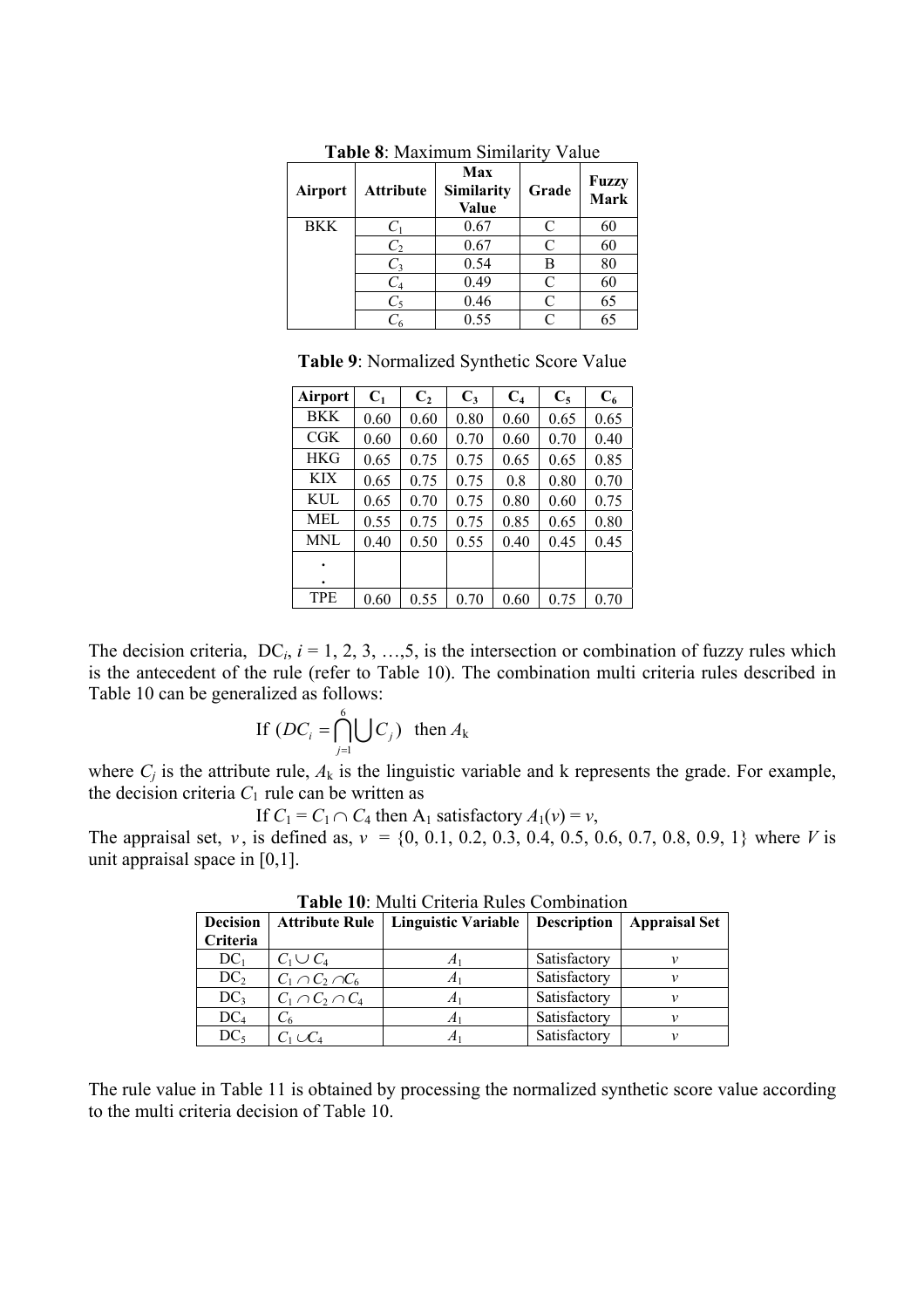|            |        |        | <b>Attribute</b> |        |        |
|------------|--------|--------|------------------|--------|--------|
| Airport    | $C_1$  | $C_2$  | $C_3$            | $C_4$  | $C_5$  |
| <b>BKK</b> | 0.6000 | 0.6000 | 0.6000           | 0.6500 | 0.6000 |
| <b>CGK</b> | 0.6500 | 0.6000 | 0.6000           | 0.4000 | 0.6500 |
| <b>HKG</b> | 0.6500 | 0.7000 | 0.7000           | 0.8500 | 0.7000 |
| <b>KIX</b> | 0.8500 | 0.6000 | 0.6000           | 0.8000 | 0.8500 |
| KUL.       | 0.6000 | 0.7000 | 0.7000           | 0.8000 | 0.7500 |
| MEL        | 0.6000 | 0.6000 | 0.6000           | 0.8000 | 0.8500 |
| MNL        | 0.4500 | 0.4500 | 0.4500           | 0.4500 | 0.4500 |
|            |        |        |                  |        |        |
|            |        |        |                  |        |        |
| <b>TPE</b> | 0.6000 | 0.6000 | 0.6000           | 0.7000 | 0.6000 |

**Table 11**: Attribute Rule Value

The appraisal fuzzy value of Table 12 for the decision criteria is computed as follows [4]:

 $d_i$   $(m, l) = 1 \wedge (1 - \tilde{c}(u_m) + A_k(v_l))$ 

where  $j = 1, 2, 3, ..., 5, m = 1, 2, 3, ..., 5, l$  is the number of appraisal in *V* and is given by  $l = 1, 2,$ ..., 11 and  $\tilde{c}(u_m)$  is the different of attribute rule value from one unit. This is followed by the computation of the appraisal product value, D, using the formulae  $D = \prod_{j=1}^{5}$ 1  $(m, l)$  $\prod_{j=1} d_j(m,l)$ . The appraisal product values for the airports are shown in Table 13.

**Table 12:** Appraisal Fuzzy Value for Decision Criteria DC1

| <b>Airport</b> |        | <b>Appraisal Set</b> |        |        |        |        |        |        |        |        |        |
|----------------|--------|----------------------|--------|--------|--------|--------|--------|--------|--------|--------|--------|
| BKK            | 0.4000 | 0.5000               | 0.6000 | 0.7000 | 0.8000 | 0.9000 | 1.0000 | 1.0000 | 0000.  | 0000.  | 1.0000 |
| $C$ GK         | 0.3500 | 0.4500               | 0.5500 | 0.6500 | 0.7500 | 0.8500 | 0.9500 | 1.0000 | 0000.  | 1.0000 | 1.0000 |
| HKG            | 0.3500 | 0.4500               | 0.5500 | 0.6500 | 0.7500 | 0.8500 | 0.9500 | 1.0000 | 0000.  | 0000.1 | 1.0000 |
| KIX            | 0.1500 | 0.2500               | 0.3500 | 0.4500 | 0.5500 | 0.6500 | 0.7500 | 0.8500 | 0.9500 | 1.0000 | 1.0000 |
| KUL            | 0.4000 | 0.5000               | 0.6000 | 0.7000 | 0.8000 | 0.9000 | 1.0000 | 1.0000 | 0000.1 | 1.0000 | 1.0000 |
| MEL            | 0.4000 | 0.5000               | 0.6000 | 0.7000 | 0.8000 | 0.9000 | 1.0000 | 1.0000 | .0000  | 0000.  | 1.0000 |
| MNL            | 0.5500 | 0.6500               | 0.7500 | 0.8500 | 0.9500 | 1.0000 | 1.0000 | 1.0000 | 1.0000 | 1.0000 | 1.0000 |
| ٠              |        |                      |        |        |        |        |        |        |        |        |        |
| ٠              |        |                      |        |        |        |        |        |        |        |        |        |
| TPE            | 0.4000 | 0.5000               | 0.6000 | 0.7000 | 0.8000 | 0.9000 | 1.0000 | 1.0000 | 1.0000 | 1.0000 | 1.0000 |

**Table 13**: Appraisal Product Value

| Airport    | <b>Appraisal Set</b> |        |        |  |        |        |        |
|------------|----------------------|--------|--------|--|--------|--------|--------|
| BKK        | 0.0090               | 0.0281 | 0.0713 |  | 1.0000 | 1.0000 | 1.0000 |
| $C$ GK     | 0.0118               | 0.0354 | 0.0871 |  | 1.0000 | 1.0000 | 1.0000 |
| <b>HKG</b> | 0.3000               | 0.4000 | 0.5000 |  | 1.0000 | 1.0000 | 1.0000 |
| <b>KIX</b> | 0.1500               | 0.2500 | 0.3500 |  | 0.9500 | 1.0000 | 1.0000 |
| KUL        | 0.2500               | 0.3500 | 0.4500 |  | 1.0000 | 1.0000 | 1.0000 |
| MEL        | 0.1500               | 0.2500 | 0.3500 |  | 0.9500 | 1.0000 | 1.0000 |
| MNL        | 0.5500               | 0.6500 | 0.7500 |  | 1.0000 | 1.0000 | 1.0000 |
|            |                      |        |        |  |        |        |        |
|            |                      |        |        |  |        |        |        |
| TPE        | 0.4000               | 0.5000 | 0.6000 |  | .0000  | 1.0000 | 1.0000 |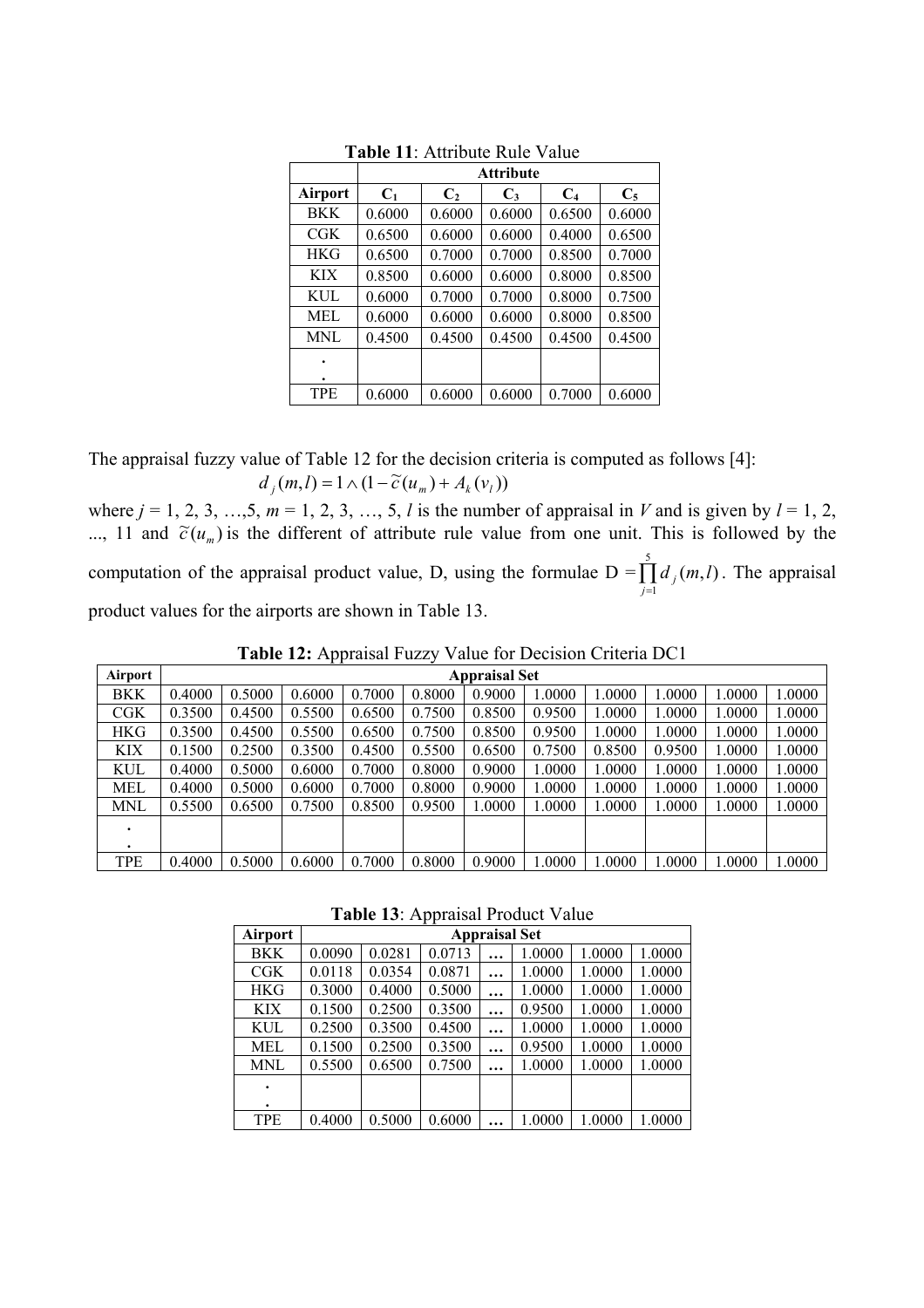Performance can be ranked using the satisfaction value, *SV(m)*, given below:

$$
SV(m) = \frac{1}{\alpha_{\max}} \sum_{l=1}^{11} H_l(E_{m\alpha}) \Delta \alpha_l
$$

where  $\alpha$  = degree of appraisal product value,  $\Delta \alpha_l = \alpha_l - \alpha_{l-1}$ ,  $\alpha_0 = 0$ ,  $H_l(E_{ma}) = \text{mid-point } V_l$  $(l = 1, 2, 3, \ldots, 11)$  and  $\alpha_{\text{max}} = \text{maximum degree of aapgraisal product value.}$  The calculated values of the range of  $\alpha$ ,  $\Delta \alpha_i$ , and  $H_l(E_{ma})$  are tabulated in Table 14.

|                  | Range $\alpha$                   | $E_{m\alpha}$                                           | $H_l(E_{m\alpha})$ | $\Delta \alpha_{I}$ |  |  |  |
|------------------|----------------------------------|---------------------------------------------------------|--------------------|---------------------|--|--|--|
| 1.               | $0.0000 \leq \alpha \leq 0.0090$ | $\{0, 0.1, 0.2, 0.3, 0.4, 0.5, 0.6, 0.7, 0.8, 0.9, 1\}$ | 0.50               | 0.0090              |  |  |  |
| 2.               | $0.0090 \leq \alpha \leq 0.0281$ | $\{0.1, 0.2, 0.3, 0.4, 0.5, 0.6, 0.7, 0.8, 0.9, 1\}$    | 0.55               | 0.0192              |  |  |  |
| 3.               | $0.0281 \le \alpha \le 0.0713$   | $\{0.2, 0.3, 0.4, 0.5, 0.6, 0.7, 0.8, 0.9, 1\}$         | 0.60               | 0.0432              |  |  |  |
| $\overline{4}$ . | $0.0713 < \alpha \le 0.1561$     | $\{0.3, 0.4, 0.5, 0.6, 0.7, 0.8, 0.9, 1\}$              | 0.65               | 0.0848              |  |  |  |
| 5.               | $0.1561 < \alpha \le 0.3072$     | $\{0.4, 0.5, 0.6, 0.7, 0.8, 0.9, 1\}$                   | 0.70               | 0.1511              |  |  |  |
| 6.               | $0.3072 < \alpha \le 0.5577$     | $\{0.5, 0.6, 0.7, 0.8, 0.9, 1\}$                        | 0.75               | 0.2505              |  |  |  |
| 7.               | $0.5577 < \alpha \le 0.9500$     | $\{0.6, 0.7, 0.8, 0.9, 1\}$                             | 0.80               | 0.3923              |  |  |  |
| 8.               | $0.9500 < \alpha \leq 1.0000$    | $\{0.7, 0.8, 0.9, 1\}$                                  | 0.85               | 0.0500              |  |  |  |
| 9.               | $1.0000 < \alpha \leq 1.0000$    | $\{0.8, 0.9, 1\}$                                       | 0.90               | 0.0000              |  |  |  |
| 10.              | $1.0000 < \alpha \leq 1.0000$    | $\{0.8, 1\}$                                            | 0.95               | 0.0000              |  |  |  |
| 11.              | $1.0000 < \alpha \le 1.0000$     | {1}                                                     |                    | 0.0000              |  |  |  |

**Table 14**: Calculated range of  $\alpha$  ,  $\Delta \alpha$  and  $H_l(E_{m\alpha})$ 

The highest satisfaction value is considered as the best performance which implies that the experts are much more satisfied with the airport service as discussed in [5].

#### **4. Numerical Results**

Comparison of results between [14] and the proposed model are depicted in Table 15. The airport services are ranked based on the satisfaction values. The experimental results show that the proposed method is comparable to [14]. The proposed method is in fact better because of the use of fuzzy rules in making a good ranking in accordance to human decision making (see [3]). The proposed method has shown good consistency in accuracy in ranking with shorter rule properties where there is only five (5) rules with a minimum length of one (1) and the maximum length of three (3). In addition, the most important feature is that the developed rules have extracted the knowledge from the data input and hence it is more understandable to human (see [13]).

In all cases, the satisfaction values calculated by the proposed method are higher as compared to values obtained in [14]. The higher value of satisfaction means the quality performance or alternatives were more satisfactory to the decision-maker. Therefore the quality evaluation done by the proposed model is reliable (see [5]).

The experiment on data normalization in the proposed method was seen significant to stabilize the input data since there are extreme values in the input data. Noise or bias in the data distribution can be diminished through data normalization which is one of the objectives of the proposed method. The use of rules in the proposed method has demonstrated to be reliable as it works like human thinking and meets the goals of the assessment. The quality of a method depends on the properties of the method and the functions for which the method is designed (see [16]). The proposed model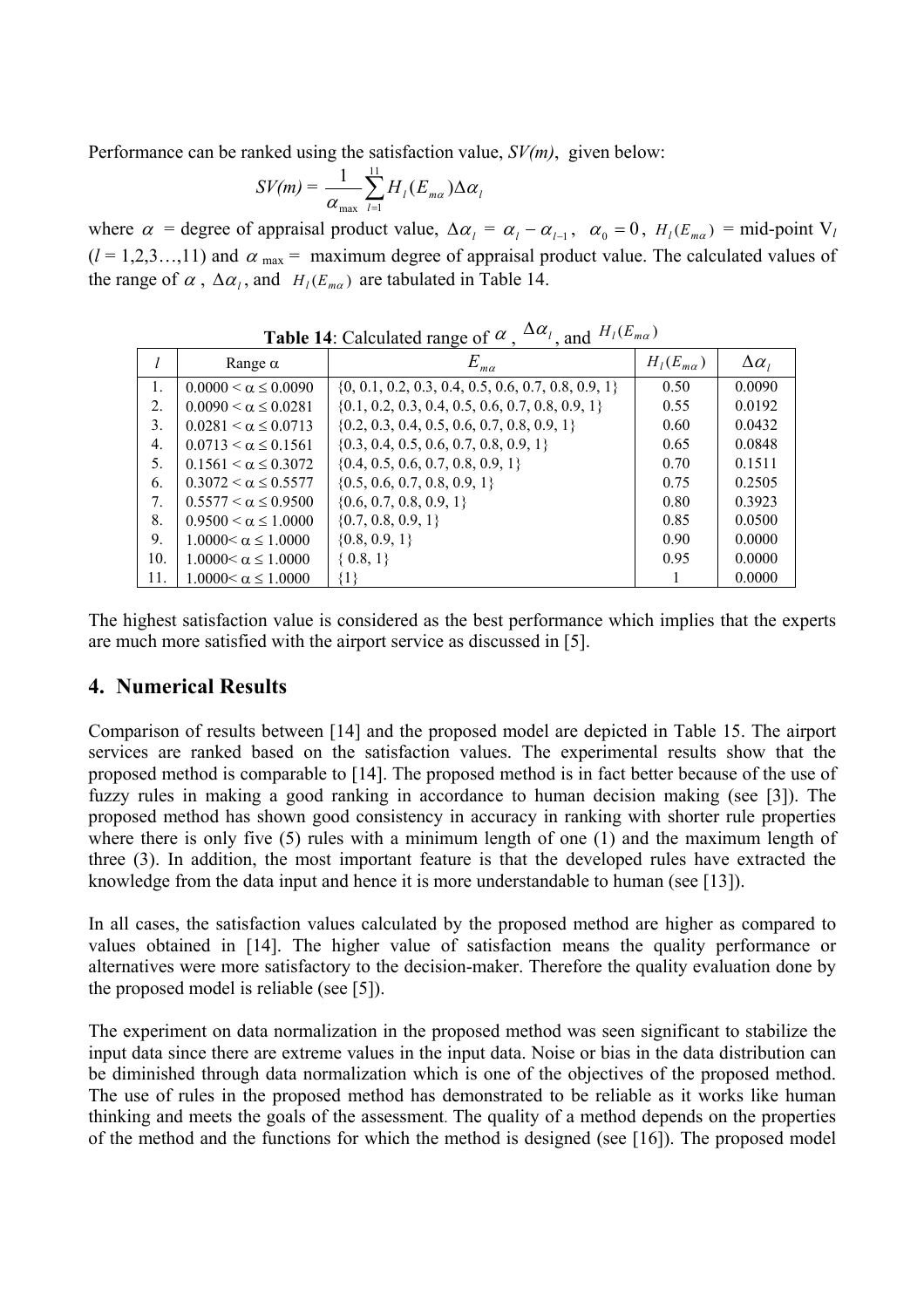had exhibited a good method where it had fulfilled three major properties: 1) formal consistency; 2) usefulness; 3) efficiency in the desired function at a minimum effort, time and cost.

| Method     | Yeh & Kuo   |      | <b>Proposed Model</b> |                |  |
|------------|-------------|------|-----------------------|----------------|--|
| Airport    | Performance | Rank | Performance           | Rank           |  |
| BKK.       | 0.4890      | 9    | 0.7520                | 9              |  |
| $C$ GK     | 0.4740      | 10   | 0.7420                | 10             |  |
| <b>HKG</b> | 0.5760      | 4    | 0.8071                | 4              |  |
| <b>KIX</b> | 0.5930      | 3    | 0.8074                | 3              |  |
| KUL        | 0.5740      | 6    | 0.7979                | 6              |  |
| MEL        | 0.5830      | 5    | 0.8030                | 5              |  |
| MNL        | 0.3660      | 14   | 0.6536                | 14             |  |
| <b>NRT</b> | 0.5610      | 7    | 0.7881                | 7              |  |
| <b>PEK</b> | 0.4020      | 13   | 0.6676                | 13             |  |
| <b>SEL</b> | 0.4580      | 11   | 0.7079                | 11             |  |
| <b>SHA</b> | 0.4400      | 12   | 0.7024                | 12             |  |
| <b>SIN</b> | 0.6410      |      | 0.8656                |                |  |
| <b>SYD</b> | 0.6060      | 2    | 0.8397                | $\overline{c}$ |  |
| TPE        | 0.5440      | 8    | 0.7630                | 8              |  |

**Table 15**: Comparison of Results

## **5. Conclusion**

A new fuzzy evaluation model has been proposed for the evaluation of the airport services. The model has been implemented using C++ programming language and is suitable for various fuzzy environments that involve uncertainty. The main advantage of this model is that the membership set score are not predetermined by the expert. This is important to ensure the consistency of the decision. This is not so in the original study, whereby the fuzzy set data are constructed by the travel experts. The formulation of similarity function and approximate reasoning of the fuzzy set theory were used to attain the set of degree of membership and ranking so that the evaluation process can be conducted consistently. The approximate reasoning of the method allows the decision maker to make the best choice in accordance with human thinking and reasoning processes.

#### **References**

- [1] Biswas, R. (1995). An Application of Fuzzy Sets in Student's Evaluation. *Fuzzy Set and Systems*, 74, 187-194.
- [2] Chou, T.Y & Liang, G.S. (2001). Application of a Fuzzy Multi-criteria Decision-making Model for Shipping Company Performance Evaluation. *Maritime Policy Management*, 28(4), 375-392.
- [3] Chang, Y.H. & Shyu, T.H. (1995). A Fuzzy Multicriteria Model to Evaluate the Privatization of the Public Bus Operation. *Journal of Advanced Transportation*, 29(1), 63- 79.
- [4] Chu, F. (1990). Quantitative Evaluation of University Teaching Quality An Application of Fuzzy Set and Approximate Reasoning. *Fuzzy Sets and Systems*, 37, 1-11.
- [5] Lee, K.M., Cho, C.H. & Kwang, H.L. (1994). Ranking Fuzzy Values with Satisfaction Function. *Fuzzy Sets and Systems*, 64, 295-309.
- [6] Liang, G. & Wang, A. (1992). Personnel Placement in a Fuzzy Environment. *Computers Operations Research*, 19(2), 107-121.